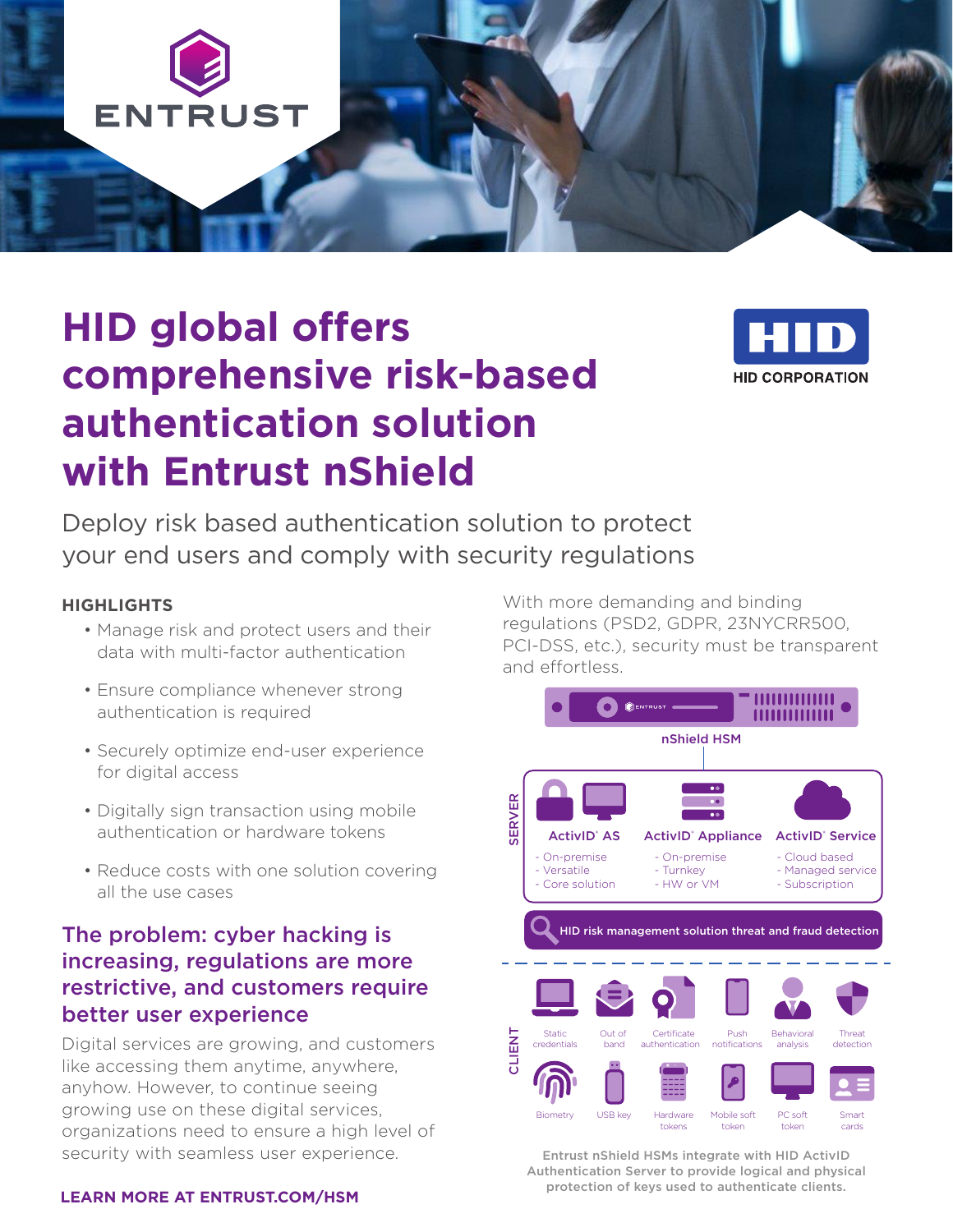## The challenge: securing digital identities and protecting data while improving the user experience

Generally, adding security measures has a negative impact on the user experience; it brings additional friction to the operations. This can have a direct impact on cost, customer churn, support, and lower productivity. To protect the digital identity of their customers without impacting operational performance, organizations need to deploy risk-based authentication solution that increase the level of validation of users only when the environment or transactional setting is considered unsafe.

## The solution: risk-based authentication to protect digital identities and assets

With the development of the digital world, there has been an increase in the volume of sensitive data, attracting more and more hackers, and making the ROI of a cyberattack higher. As people have grown more concerned about their privacy, this has put pressure on regulators, and therefore on organizations to limit the usage of data and to insure a high level of security. HID® Trusted Transactions Solution addresses this need.

HID Trusted Transactions Solution is a comprehensive risk-based advanced authentication solution based on HID Multi-Factor Authentication portfolio and HID Risk Management Solution for threat and fraud detection. The turnkey solution allows financial institutions and other organizations to deploy intelligent data-driven authentication methods and optimize the user experience depending on the risk level of the users' environment and transactions.

HID Trusted Transactions Solution enables organizations to maintain high security level along with intuitive user experience to seize new opportunities for growth. The solution is available on premise or as a managed service.

As part of HID Trusted Transactions Solution, the HID ActivID authentication Platform, integrates with Entrust nShield® hardware security modules (HSMs) to provide logical and physical protection of keys used to sign digital certificates and to generate one time passwords.

## Why use Entrust nShield HSMs with HID Trusted Transaction Solution?

Integrating HID Trusted Transaction Solution with Entrust nShield HSMs insure a high level of security, protecting cryptographic keys in a separate, dedicated hardware environment. Keys handled outside the cryptographic boundary of a certified HSM are significantly more vulnerable to attack, which can lead to compromise. HSMs are the only proven and auditable way to secure valuable cryptographic material.

By providing a mechanism to enforce security policies and a secure tamper resistant environment, nShield HSMs enables customers to:

- Secure keys within carefully designed cryptographic boundaries that use robust access control mechanisms, so keys are only used for their authorized purpose
- Ensure key availability by using sophisticated management, storage, and redundancy features to guarantee they are always accessible when needed
- Deliver superior performance to support demanding applications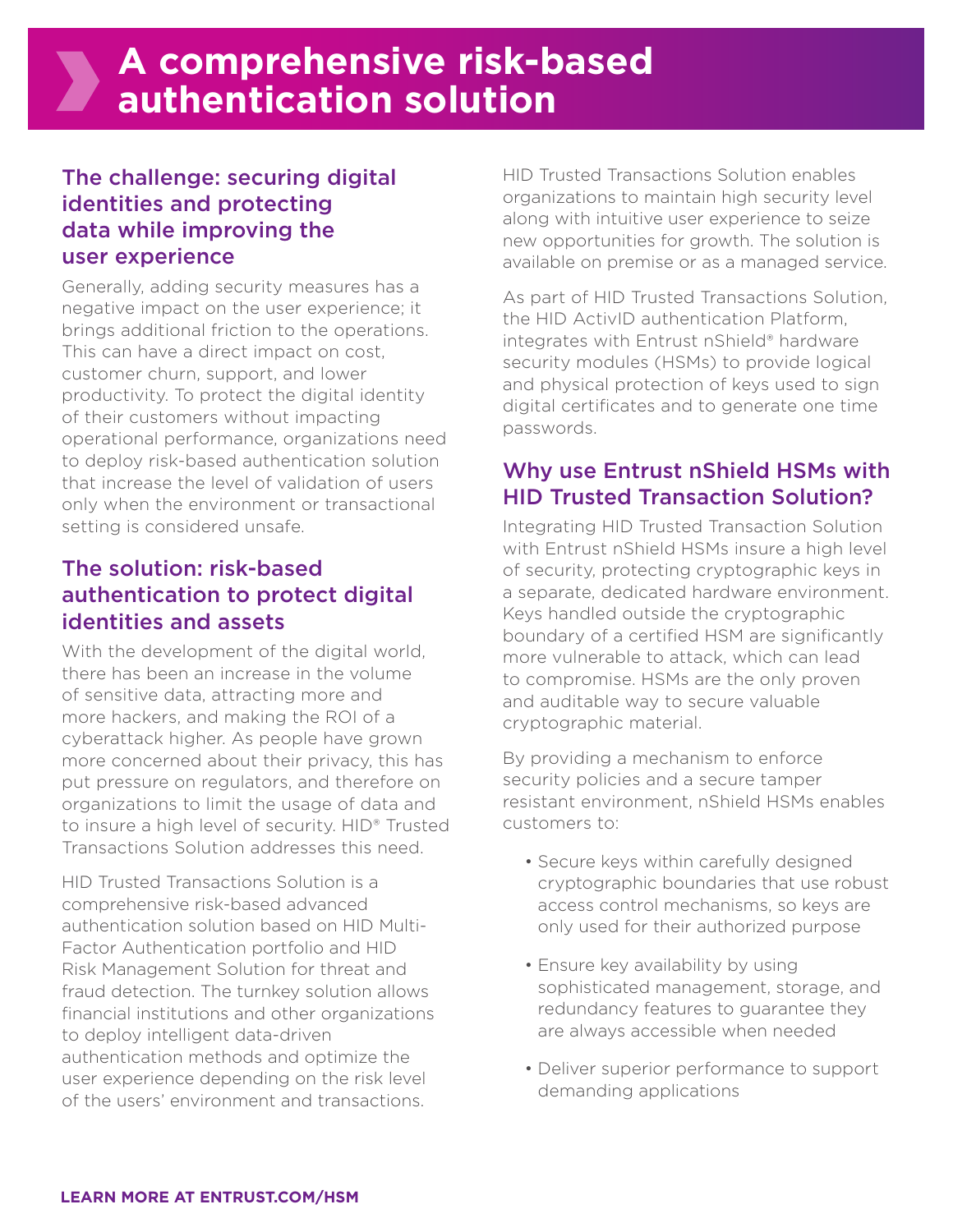## Entrust HSMs

Entrust nShield HSMs are among the highest-performing, most secure and easy-to-integrate HSM solutions available, facilitating regulatory compliance and delivering the highest levels of data and application security for enterprise, financial and government organizations. Our unique Security World key management architecture provides strong, granular controls over access and usage of keys.

# HID Global

HID Global provides with HID Trusted Transactions, a risk based authentication solution covering not only all banking use cases (online, mobile, call center), but also enterprise use cases such as VPN access and cloud application login. HID Global provides customers a seamless user experience in a secure environment. The purpose built solution:

- Delivers varying authentication levels based on risk
- Improves security while optimizing user experience
- Insures compliance to regulations such as PSD2, 23NYCRR500, 3D Secure, and others

#### www.hidglobal.com

#### Learn more

To find out more about Entrust nShield HSMs visit *entrust.com/HSM*. To learn more about Entrust's digital security solutions for identities, access, communications and data visit entrust.com